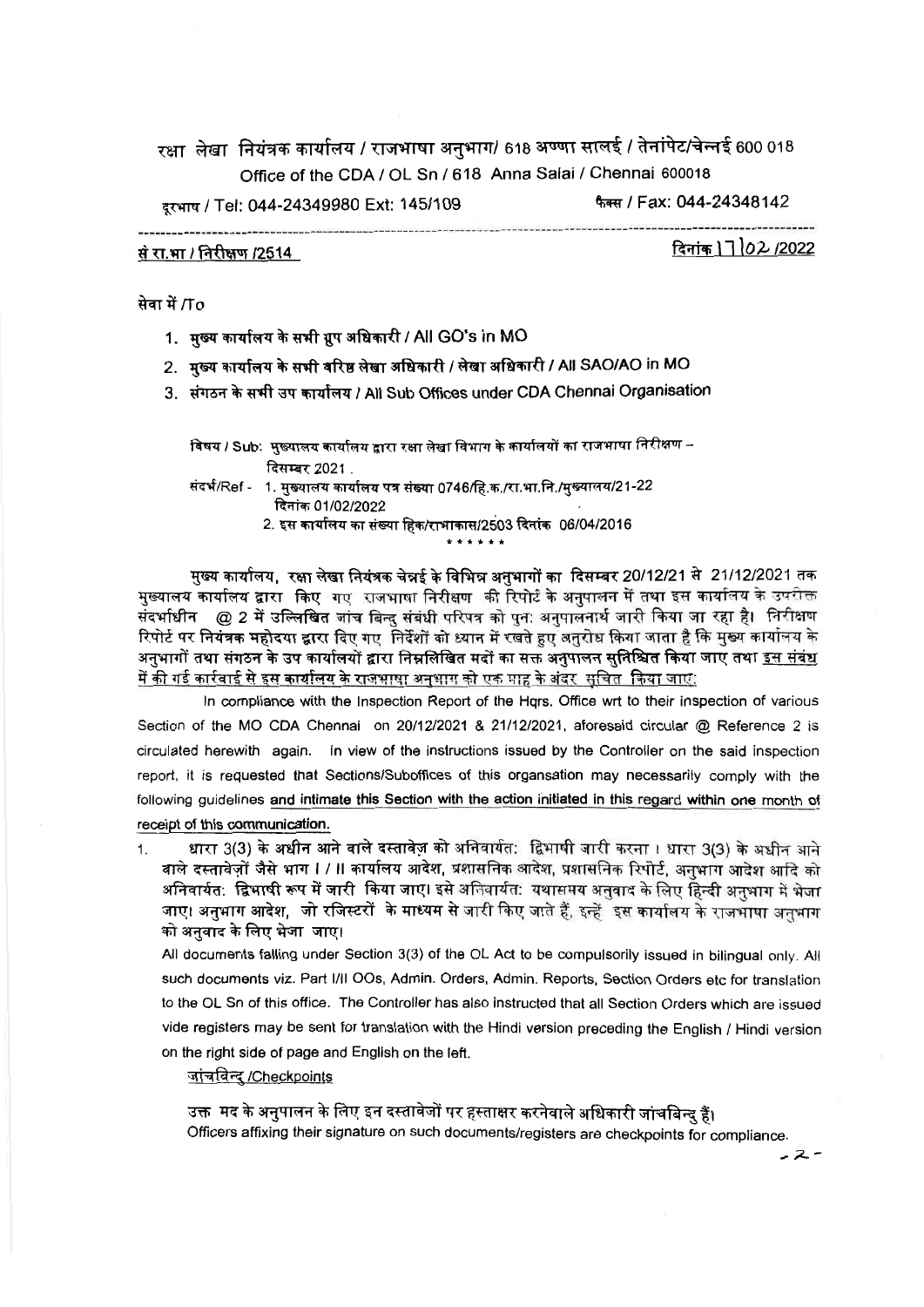2. हिन्दी पत्रों के उत्तर अनिवार्यत: हिन्दी में दिया जाना ।

Reply to Hindi letters may compulsorily be in Hindi only.

# जांचबिन्द /Checkpoints

उक्त मद के अनपालन के लिए इन दस्तावेजों पर हस्ताक्षर करनेवाले अधिकारी जांचबिन्दु हैं। Officers affixing their signature on such documents/registers are for compliance.

3. केवल द्विभाषी फार्म का प्रयोग करना तथा वर्तमान में केवल अंग्रेज़ी में प्रयोग किए जानेवाले फार्मों को हटाकर इन्हें द्विभाषी रूप में बनवाया जाना । कार्यालय में सामान्य पत्राचार से संबन्धित कोई भी फार्म ओ. ए. द्वारा जेनेरट नहीं किए जाते हैं | अत: सामान्य तौर पर प्रयोग किए जाने वाले पत्र, फॉर्मेट को राजभाषा अनभाग में भेज कर द्विभाषी रूप में तैयार करवा लिया जाए । उक्त मद के अनपालन के लिए इन दस्तावेजों पर हस्ताक्षर करनेवाले अधिकारी तथा 'आर' अनुभाग जांचबिन्दु हैं ।

Use of only bilingual forms and preparing all such forms in bilingual that are presently in English only. Forms pertaining to General Correspondence, Forwarding memos etc. are not generated in OA, hence all such forms may be sent to OL Sn for translation in bilingual. English version may be prepared by the respective Section in English and handed over to OL Sn in pen drive for insertion of Hindi version.

## जांचबिन्द् /Checkpoint

उक्त मद के अनुपालन के लिए अनुभागाध्यक्ष /कार्यालयध्यक्ष तथा 'आर' अनुभाग जांचबिन्दु हैं। The Heads of Sections/sub offices and R Section are checkpoints for compliance.

4. रजिस्टरों के विषय/ कॉलम शीर्ष तथा प्रविष्टियों का अनिवार्यत: द्विभाषी होना।

Subjects of Registers, their column Headings and Entries (all possible entries) may compulsorily be in bilingual / Hindi.

#### <u>जांचबिन्द</u> /Checkpoint

उक्त मद के अनुपालन के लिए अनुभागाध्यक्ष /कार्यालयध्यक्ष तथा 'आर' अनुभाग जांचबिन्द हैं। The Heads of Sections/sub offices and R Section are checkpoints for compliance.

# 5. फाइलों पर शीर्ष अनिवार्यत: द्विभाषी होना ।

Subjects of file covers may compulsorily be in Hindi.

## <u>जांचबिन्दु/Checkpoint</u>

उक्त मद के अनुपालन के लिए अनुभागाध्यक्ष /कार्यालयध्यक्ष तथा 'आर' अनुभाग जांचबिन्दु हैं। The Heads of Sections/sub offices and R Section are checkpoints for compliance.

सभी कम्प्युटरों में यूनिकोड लगाया जाना तथा इसे किसी भी कारणवश हटाने पर प्रतिबंध लगाना । 6 All computers must necessarily be Unicode enabled and ensured that the module is not disabled. This, while being mandatory will also facilitate use of bilingual formats prepared by the OL Sn.

# जांचबिन्द /Checkpoint

उक्त मद के अनुपालन के लिए EDP अनुभाग तथा संबन्धित अनुभागाध्यक्ष /कार्यालयध्यक्ष जांचबिन्दु हैं। The EDP and the respective Heads of Sections/Suboffices are checkpoints for compliance